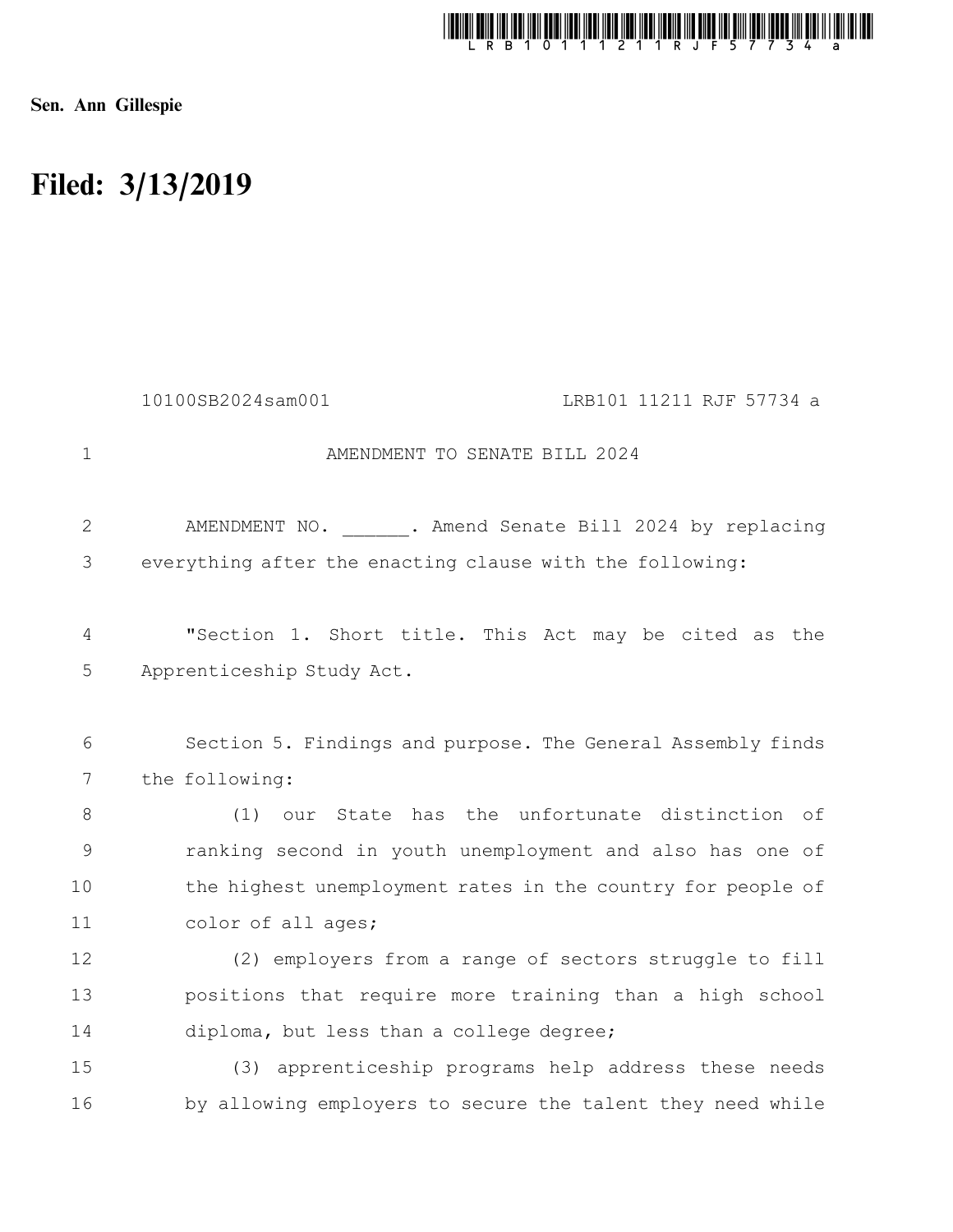providing apprentices a debt-free pathway to a career and credentials, with 91% of apprentices remaining employed at a median salary of \$50,000; 1 2 3

(4) our State has over 15,000 Registered Apprentices, but the demographics of these apprentices do not mirror the diversity of Illinoisans in that only 28% of Registered Apprentices are people of color, only 4% of Registered Apprentices are women; and the vast majority (82%) of apprenticeship programs are concentrated in the construction and trade industries; 4 5 6 7 8 9 10

(5) intentionally targeting industries that appeal to diverse populations could increase not only the number of apprentices in this State, but increase the diversity of those who identify as apprentices; 11 12 13 14

(6) there are significant possibilities for growing apprenticeship into an inclusive workforce strategy for Illinois, but to build a foundation for success, we need to understand what apprenticeship programs exist, how they are funded, and the barriers employers face to launching quality apprenticeship programs; and 15 16 17 18 19 20

(7) the purpose of this study is build such a foundation for successful apprenticeship growth, and this study is needed to assess what the future may hold for expansion of apprenticeship in Illinois. 21 22 23 24

Section 10. Apprenticeship Study. 25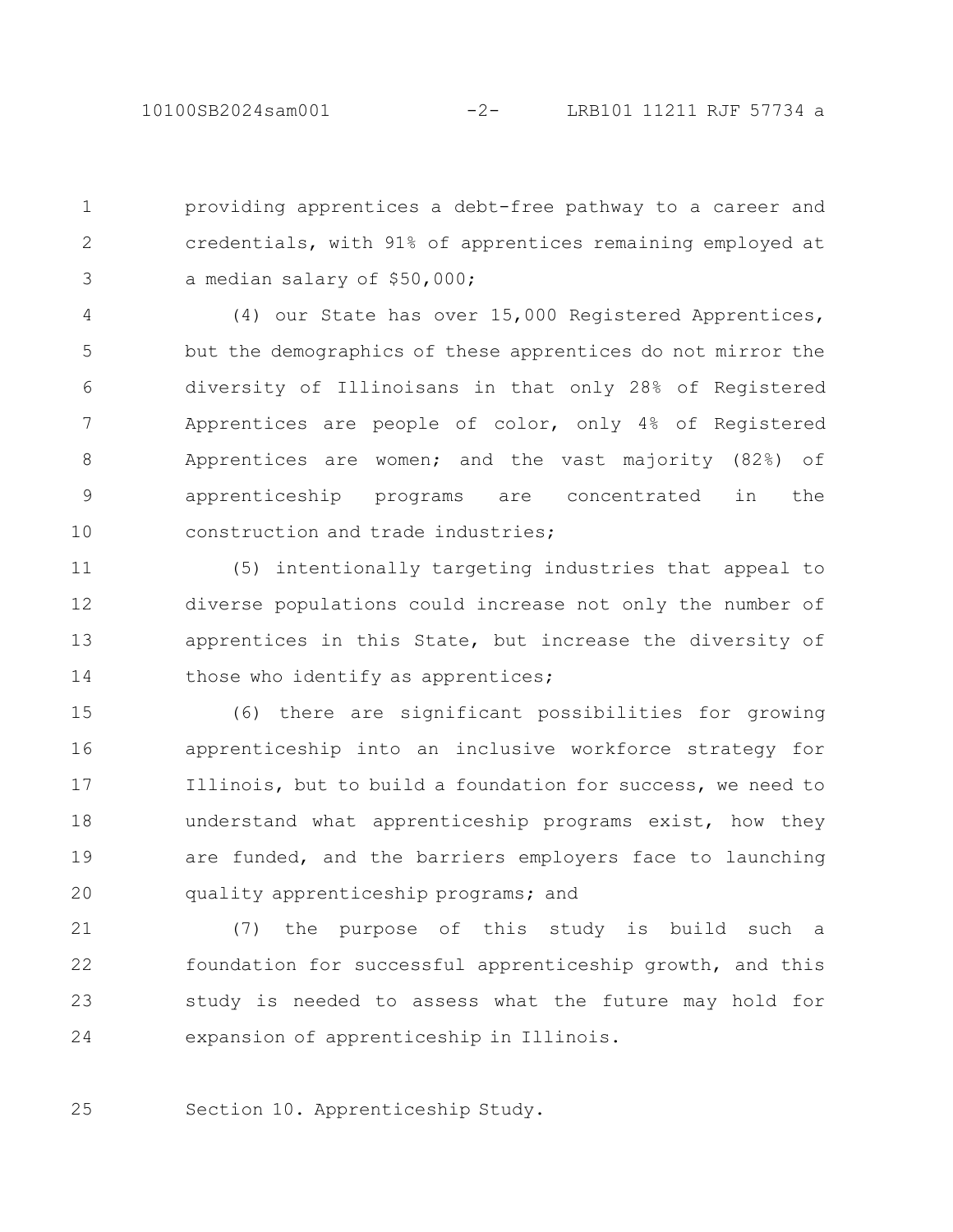1

(a) There is hereby created the Apprenticeship Study.

(b) The Department of Commerce and Economic Opportunity shall conduct a study on the potential expansion of apprenticeship programs in this State and produce a report on its findings. The report shall include, but not be limited to, the following: 2 3 4 5 6

(1) research on existing apprenticeship programs, using the Illinois Apprenticeship Plus Framework as a guide. This research shall seek to identify programs that fit the 4 models of apprenticeship (registered, non-registered, youth, and pre-apprenticeship); 7 8 9 10 11

(2) identification of work-based learning programs that may have the potential to align with the Apprenticeship Plus Framework; 12 13 14

(3) identification of how apprenticeship programs in this State are currently funded and what funding streams exist with potential for expanded sustainable funding of apprenticeship programs; 15 16 17 18

(4) data on the distinct demographic trends and industry composition of various regions of this State, with an assessment of the industrial needs of each region and how apprenticeship programs may be tailored to fit those needs; 19 20 21 22 23

(5) identification of job fields having high participation rates among diverse communities so as to support diverse and equitable apprenticeship growth in 24 25 26